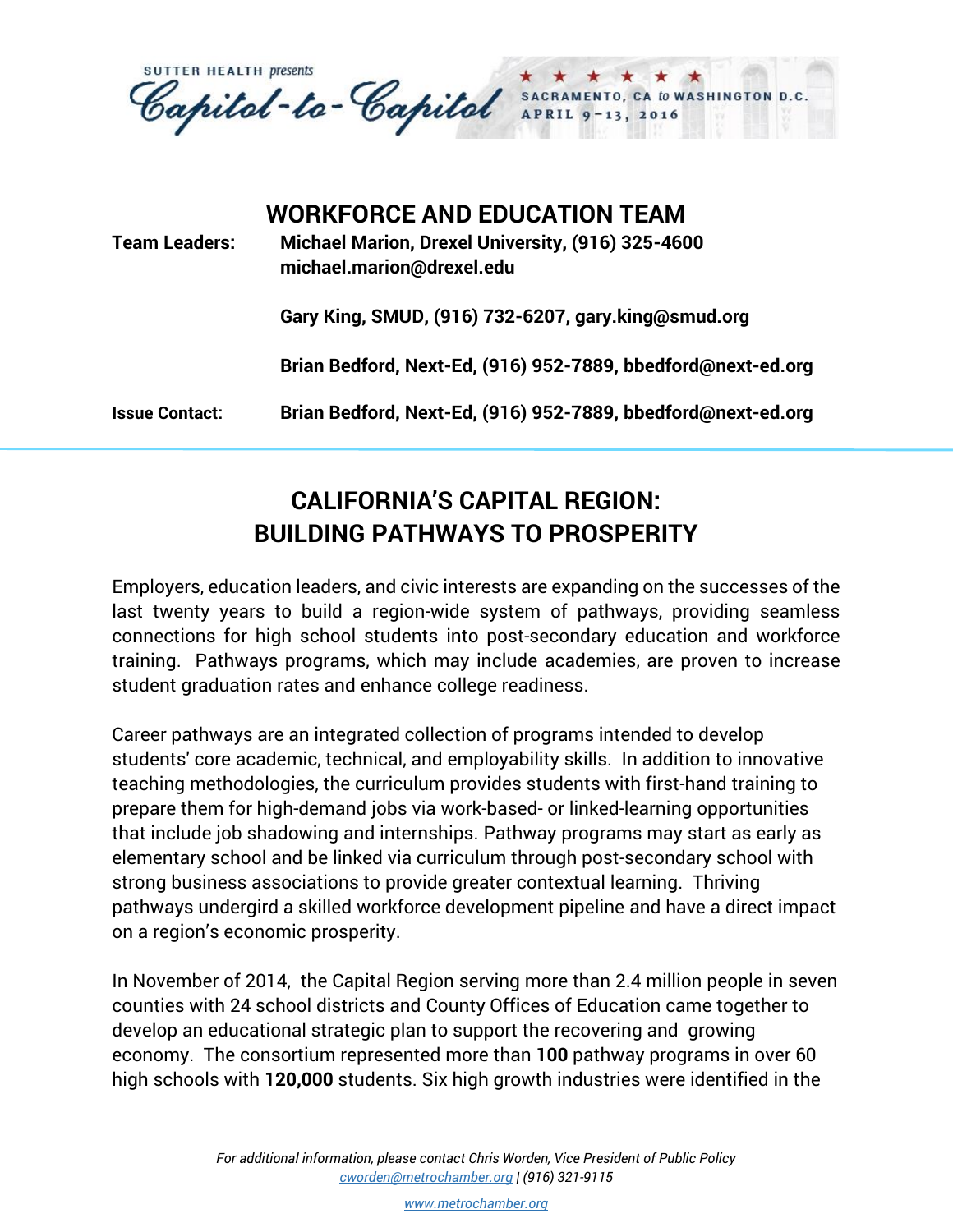**SUTTER HEALTH presents** Capital-to-Capital SACRAMENTO, CA to WASHINGTON D.C. APRIL<sub>9</sub> 13, 2016

consortium – engineering, advanced manufacturing, agriculture, construction and energy, healthcare and information and communication technology (ICT).

Working in partnership with business and NextEd, the education/workforce affiliate of the Sacramento Metro Chamber, the education partners garnered a total of **\$21 million** in funding from the **California Career Pathways Trust** to establish a region-wide system of support for high school pathway programs. This strategic approach provided for curriculum development for school sites, professional development for teachers, alignment with and direct articulation to post-secondary institutions, and work-basedlearning opportunities for students. Designed to be jobs driven, the pathways work is in concert with the California Workforce Development Board's proposed strategic plan calling for alignment of education and workforce systems. This effort is also consistent with the California Community College Chancellors' Office "Doing What Matters for Jobs and the Economy" initiative and aligned with the Region's refreshed Next Economy plan, a region-wide economic development strategy.

The Capital Region benefits from seven community colleges, Sacramento State, UC Davis and numerous private higher education institutions. For example, Sacramento State has been instrumental in the collaboration between local K-12 school districts, community colleges, and universities in order to provide students and their families a clear path to college and career success. Curriculum developed by Sacramento State faculty and K-12 partners is now being used in local school districts in order to ensure high school graduates are ready for college-level math and English.

The CSU's Early Assessment Program (EAP) serves as an "early signal," that informs students of additional skills they need to gain in math and/or English in order to enter college without the need for remediation. The EAP Senior Year Math Course was created by faculty from Sacramento State, Sierra College, the Placer County Office of Education, and area high schools. The Expository Reading and Writing Course (ERWC) is a full year college-preparatory English course for high school seniors. The ERWC addresses critical reading and writing problems identified by the CSU faculty. Over 800 high schools statewide have adopted the ERWC course, and over 8,000 teachers statewide have received training in the curriculum.

Sacramento State is also home to a number of Summer Career Academies, which provide high school students with the opportunity to explore various career paths during one-week, specialized courses while being introduced to the college experience.